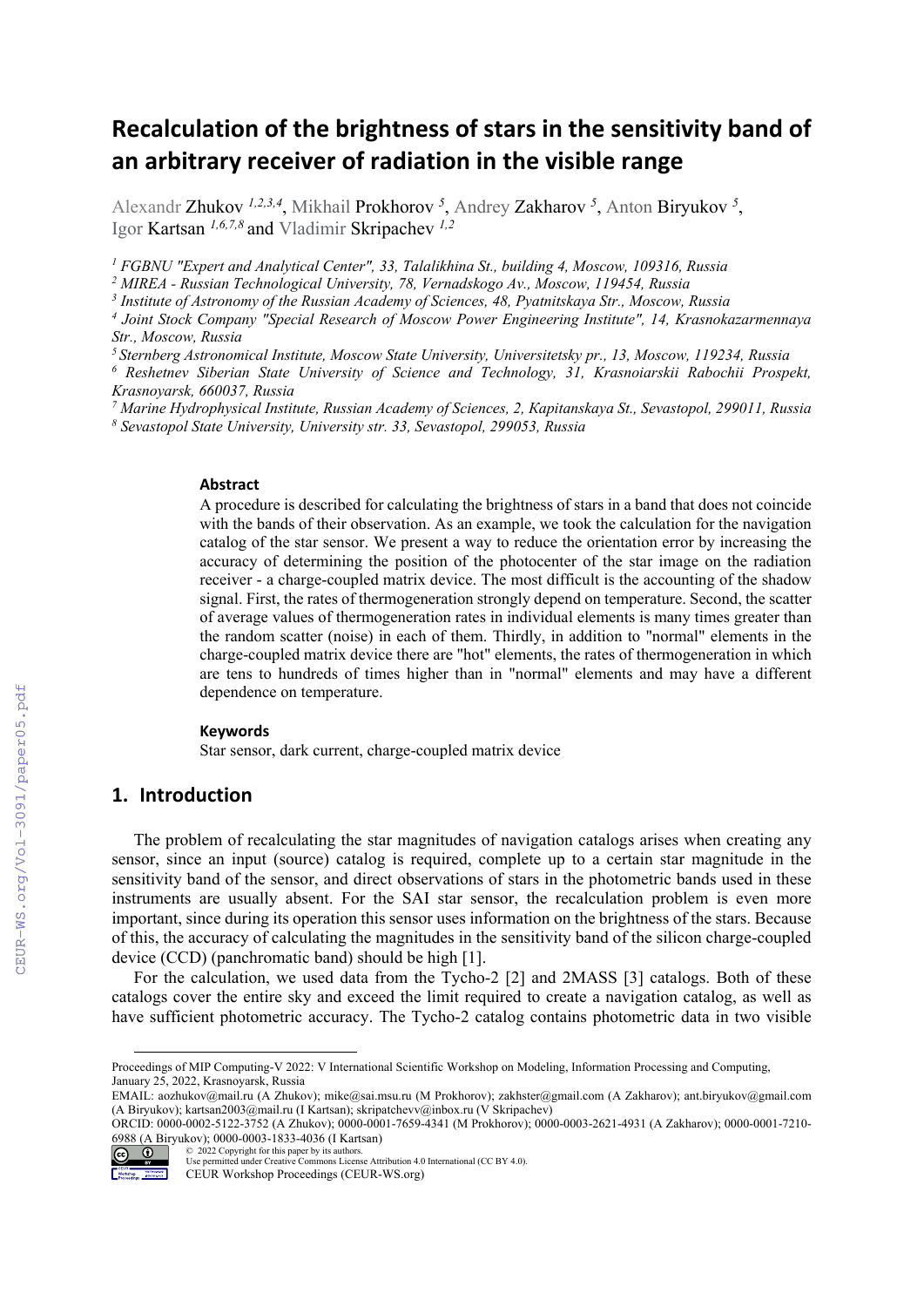bands,  $B_t$  and  $V_t$ , and the 2MASS catalog, in three near-IR bands *J, K, H*. Due to the fact that the accuracy of measuring the brightness of bright stars in these catalogs is rather low, for such stars we used photometric data from the *WBVR* catalog of the SAI MSU [4] and from the  $V_c R_c I_c$  to the Kuzins catalog  $[5, 6]$ .

## **2. Construction of the reduction polynomial**

The catalog creation procedure included the following steps:

- Primary cleaning of catalogs: elimination of variables and close binaries;
- Mutual identification of catalog stars, identification and elimination of identification errors;
- Exclusion of stars with abnormal color indices. The appearance of such color indices is associated either with the anomalous properties of the star or its variability (due to nonsimultaneous brightness measurements in the bands included in the color index), or with errors in measuring the brightness of stars in at least one band. Such stars are not suitable for conversion to other spectral bands;
- The next step for calculating the brightness of stars the central one in the procedure is the construction of a reduction polynomial (or a system of polynomials for various calculation cases) based on the color indices of the stars. The constructed polynomial must satisfy a number of conflicting requirements: to provide small residual deviations of the stars and, at the same time, have sufficiently low degrees. The polynomial system is required when using stars for which measurements in the catalogs are not present in all photometric bands.

The reduction polynomials were constructed according to the following scheme:

Tables of model magnitudes of stars were calculated for the reaction curves of various photometric systems in the original catalogs and for the model interstellar extinction magnitude using the formula:

$$
m_i^X = -2.51q \frac{\int E(\lambda)\varphi_i(\lambda)\tau^X(\lambda)d\lambda}{\int E_{\alpha Lyr}(\lambda)\varphi_i(\lambda)d\lambda},\tag{1}
$$

where  $E(\lambda)$  - power irradiance spectral density (PISD);

 $E_{\alpha Lyr}$  – PISD stars;

 $\alpha Lvr$  – stars Vega;

 $\tau^X(\lambda)$  - monochromatic interstellar absorption coefficient with optical depth *X*;

 $\varphi_i(\lambda)$  - response curve of the receiving equipment in the *i*-th spectral band.

To correctly simulate the influence of interstellar reddening, the calculations of  $m_i^X$  for each star with known PISD were carried out for a random set of values of the parameter *X*.

Reducing polynomials were compiled in the form of the dependence of the magnitude of the star in the stripe of the device *Z* on the color indices of the selected source catalog:

$$
Z - m_l^0 = \sum_{n=0}^N \sum_{k=1}^K \sum_{\substack{i=k+1 \ i \neq k}}^K a_{nik} (m_k^0 - m_i^0)^n
$$
 (2)

where  $Z$  - magnitude of the star in the stripe of the star sensor;

 $m_l^0$  - the magnitude of the star in the band of the original catalog, which is closest in position in the spectrum to the *Z* band;

 $m_k^0 - m_i^0$  - color indices of stars from the source catalog;

*K* - number of bands in the photometric system of the original catalog;

*N* - the order of the polynomial used;

 $a_{nik}$  - polynomial coefficients.

The order of the polynomial was limited to  $N = 3$ , which turned out to be quite sufficient for approximation with the required accuracy.

Using the nonlinear least squares method (the Marquardt - Levenberg method), the values of the coefficients of the polynomials  $a_{nik}$ .

After finding the coefficients, an analysis of their significance was carried out; insignificant coefficients were discarded. Then the next iteration was carried out. Usually 6-10 iterations are enough (depending on the number of bands in the source catalog) to determine the significant terms of the polynomials.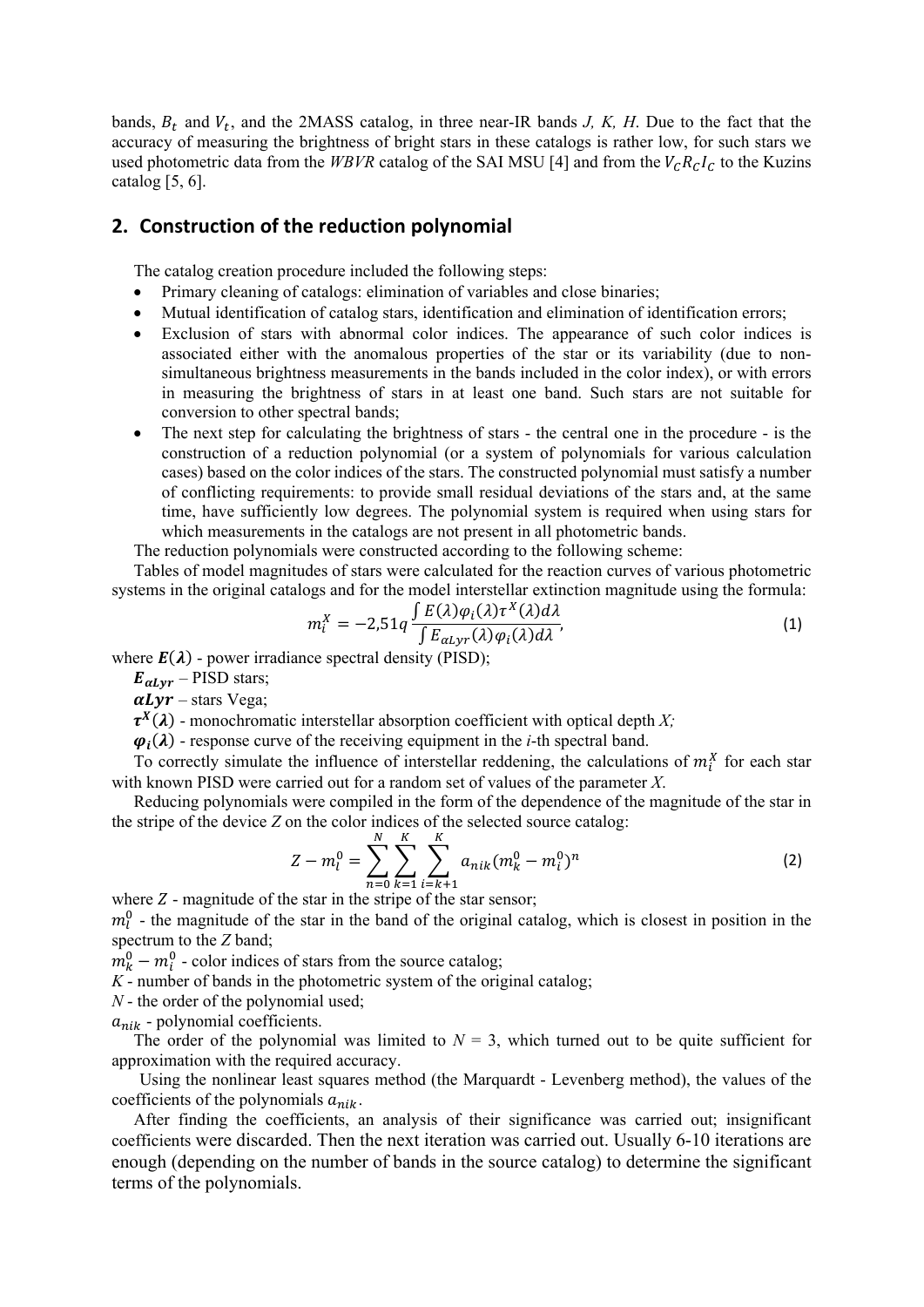In addition to model calculations performed according to this scheme, polynomials were used in which color indices from the corresponding catalogs for those stars were inserted into the right side of the formula for those stars whose Z values were calculated using the known PISD. This method of constructing polynomials gives a less accurate approximation due to random and systematic errors in the magnitudes of stars in the original catalogs. On the other hand, it depends little on errors in the calibration of the PISD in the original spectrophotometric catalogs and, therefore, gives an independent estimate of the desired values of Z.

Another advantage of this method is the ability to compose combined polynomials from the color indicators of several catalogs containing measurements not only in the visual range, but also in the infrared. For example, in the Tycho-2 survey catalog, which contains more than 2.5 million stars [2], there is only one color index  $(B_T - V_T)$ , while the 2MASS survey catalog has only two: (*J-H*), (*H-K*) [3]. The combination of these catalogs makes it possible to obtain in this way a large number of magnitudes of stars in the Z band for stars identified in both catalogs.

As an example of a photometric polynomial for determining the magnitude of a star in the Z band according to  $B_T V_T/HK$ :

 $Z = V_T + 0.1007(B_T - V_T) - 0.1167(V_T - J)^2 - 0.2948(V_T - J)(H - K) +$ +1,2929( $J - H$ )( $H - K$ ) - 3,8485( $B_T - V_T$ )<sup>3</sup> + 0,3949( $V_T - J$ )<sup>3</sup> - $-6,1329(H-K)^3 + 5,5895(B_T - V_T)^2(V_T - J) + 5,0977(B_T - V_T)^2(J-H) -$ <br>  $-2,6155(J-H)^2(B_T - V_T) + 1,1965(V_T - J)^2(H - K) + 0,4554(V_T - J)^2(H - K) -$ <br>  $-2,2947(J-H)^2(B_T - V_T) + 2,6589(J-H)^2(H - K) + 1,3181(J-H)^2(V_T - J) +$  $(3)$ +6,0792( $H - K$ )<sup>2</sup>( $B_T - V_T$ ) - 2,848( $H - K$ )<sup>2</sup>( $V_T - J$ ) - 5,0479( $H - K$ )<sup>2</sup>( $J - H$ ) -<br>-5,0380( $B_T - V_T$ )( $V_T - J$ )( $J - H$ ) - 3,1368( $B_T - V_T$ )( $J - H$ )( $H - K$ )

The photometric characteristics were verified by comparing the Z values obtained from different source catalogs. For this, a list of common stars of the WBVR catalogs of the SAI MSU, Tycho-2, Uc, Bc, Vc, Rc, Ic Kuzins, UBVRI Johnson, JHK 2MASS was compiled. The prepared polynomials for these stars were used to calculate the values of Z. To check the reliability of the polynomials, the differences in the values of Z were plotted, calculated from different sources. For example, Figure 1 and 2 show the dependences of such differences on the color index and the magnitudes of the stars.



Figure 1: Dependence of the difference between the value  $Z_c$ , calculated according to the Kuzins catalog, and the value  $Z_{tihk}$ , calculated according to  $B_TV_TJHK$ , on the color index J-K of the 2MASS catalog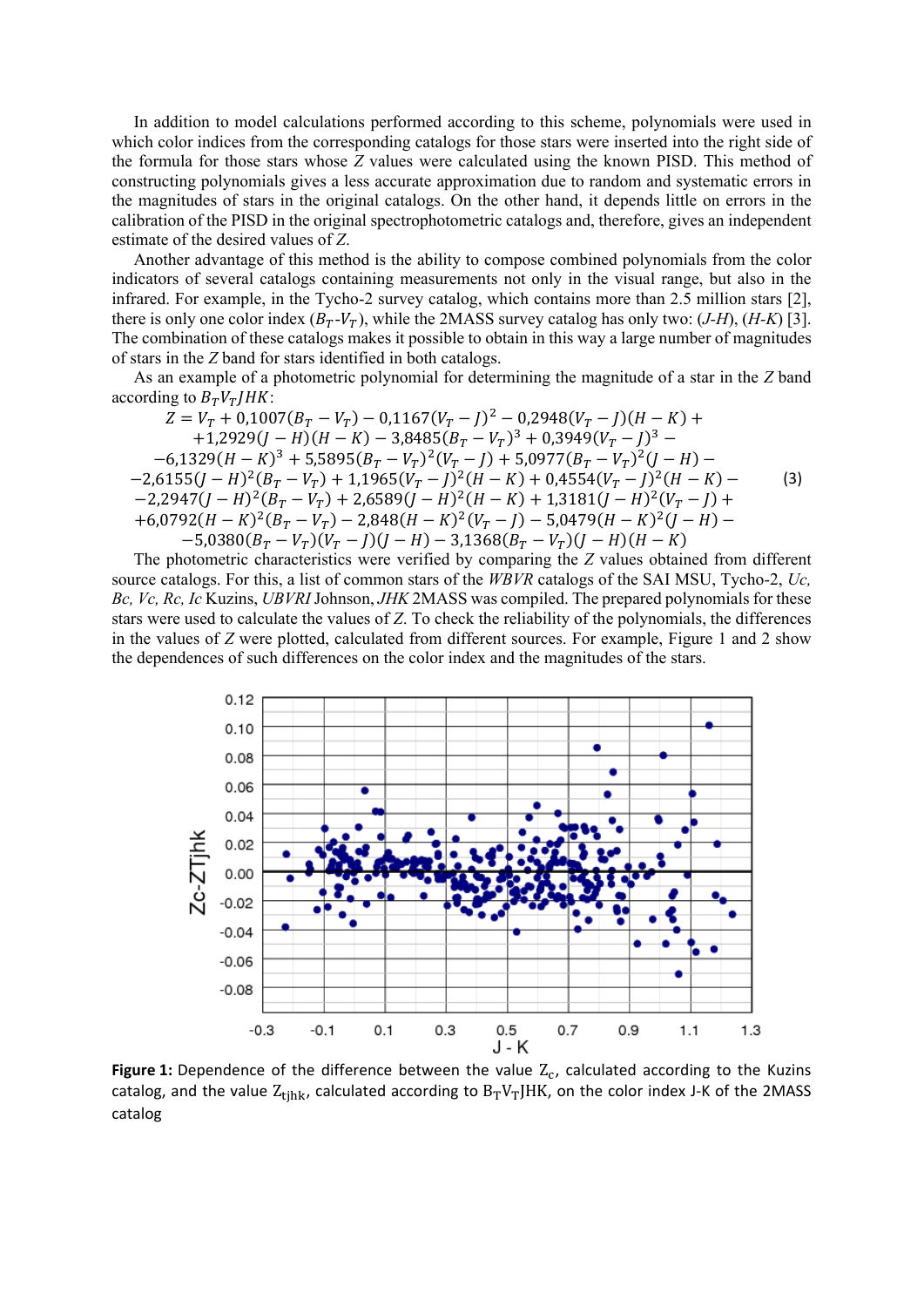

**Figure 2:** Dependence of the difference between the  $Z_c$  value calculated according to the Kuzins catalog and the  $Z_{\text{tjhk}}$  value calculated using the  $B_TV_TJHK$  on the  $V_T$  value of the star in the Tycho-2 catalog

Analysis of the graphs shows that the value of the standard deviation of the difference in magnitudes is 0.027m, the spread of values slightly increases in the region of red stars. The average value for 320 common stars is 0.0018m, that is, there is practically no dependence either on the color index or on the magnitude.

Similar plots have been built for other photometric catalogs. In the presence of measurements of the star in different catalogs, we took the weighted average value of *Z.*

### **3. Conclusion**

The problem of recalculating the stellar magnitudes of navigational catalogs arises in the creation of any sensor, because we need an input (original) catalog, complete to a certain stellar magnitude in the sensitivity band of the sensor, and direct observations of stars in the photometric bands used in these devices are usually absent.

The presented method can be adapted to different spectral bands and input catalogs. In the work [7], an attempt was made to improve the method proposed here by compiling other types of approximating polynomials. In our opinion, the results of the study confirm the advantage of the SAI method. Also an advantage of the presented method is the possibility to compose combined polynomials from the color indices of several catalogs containing measurements not only in the visual range, but also in the infrared range.

## **4. Acknowledgements**

This work was carried out within the framework of the state assignment of the Ministry of Education and Science of the Russian Federation on "Conceptual modeling of the information and educational environment of human capital reproduction in a digital economy" 121102600069-2.

This work was performed within the framework of the state assignment of the Ministry of Education and Science of Russia on the topic "Development of new methods of autonomous navigation of spacecraft in outer space" 121102600068-5.

This study was supported by the Russian Federation State Task No 0555-2021-0005.